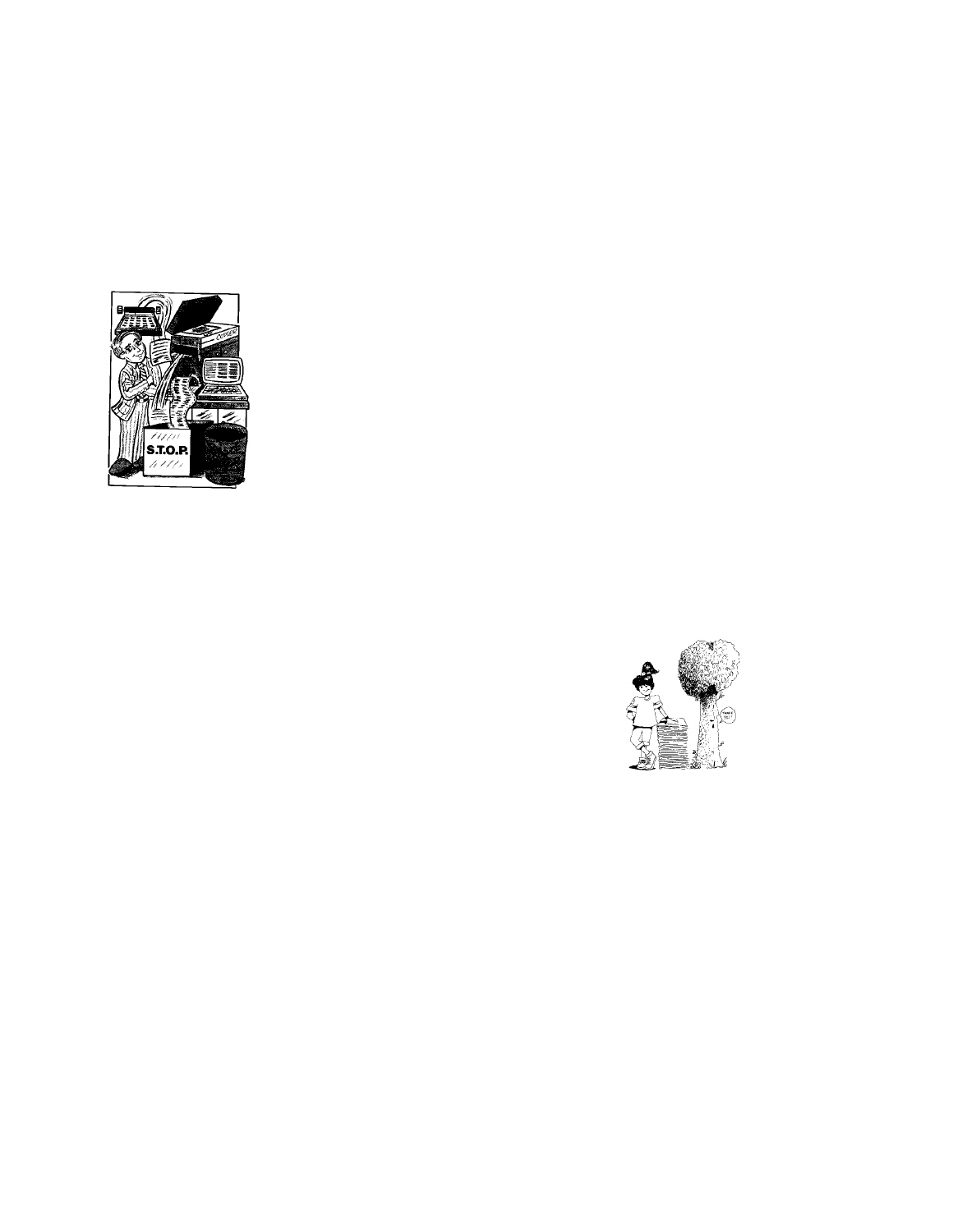$\vee$  Locate a market that will take your paper. Check your local telephone directory under "recycling" or "waste paper" or check with local paper mills.

 $\vee$  Other sources of information on markets are your local recycling coordinator and Empire State Development. Check your telephone directory for your local recycling coordinator, if you can't find a telephone number call us at (518) 402-8704. Empire State Development can be reached at:

Empire State Development Environmental Management Investment Group 30 South Pearl Street Albany, NY 12245 (518) 292-5248

 $\checkmark$  Find out what types of paper your market will accept and how the paper must be prepared.

 $\vee$  Decide how the paper will be separated, collected and transported. In many offices, cardboard boxes or plastic containers are used for depositing recyclable paper. A container can be placed near each desk and/or a centrally located spot in each office. To avoid confusion with garbage cans, STOP boxes should be clearly labeled.

 $\vee$  Locate a space for safe temporary storage of the collected office paper. If there is no storage space, paper may have to be removed from the building each day. Check with your official code enforcement office.

 $\vee$  Determine who will collect your paper within the building. Choose a day for collection of paper from individual offices. This might be weekly, biweekly or monthly depending on what works best for your office. Find ways to minimize staff time for recycling.

 $\vee$  Set a date for collection to begin and plan for an employee information program. An informational staff meeting is a good way to introduce the STOP program. Be sure **STOP** information is included in briefings for new employees.

Use other employee informational tools as well:

 $\swarrow$  A kick-off memo (or email) from upper management supporting your program will go a long way. It shows they support and participate in your program. A memo from management in their paycheck is an effective way to be sure they each get one.